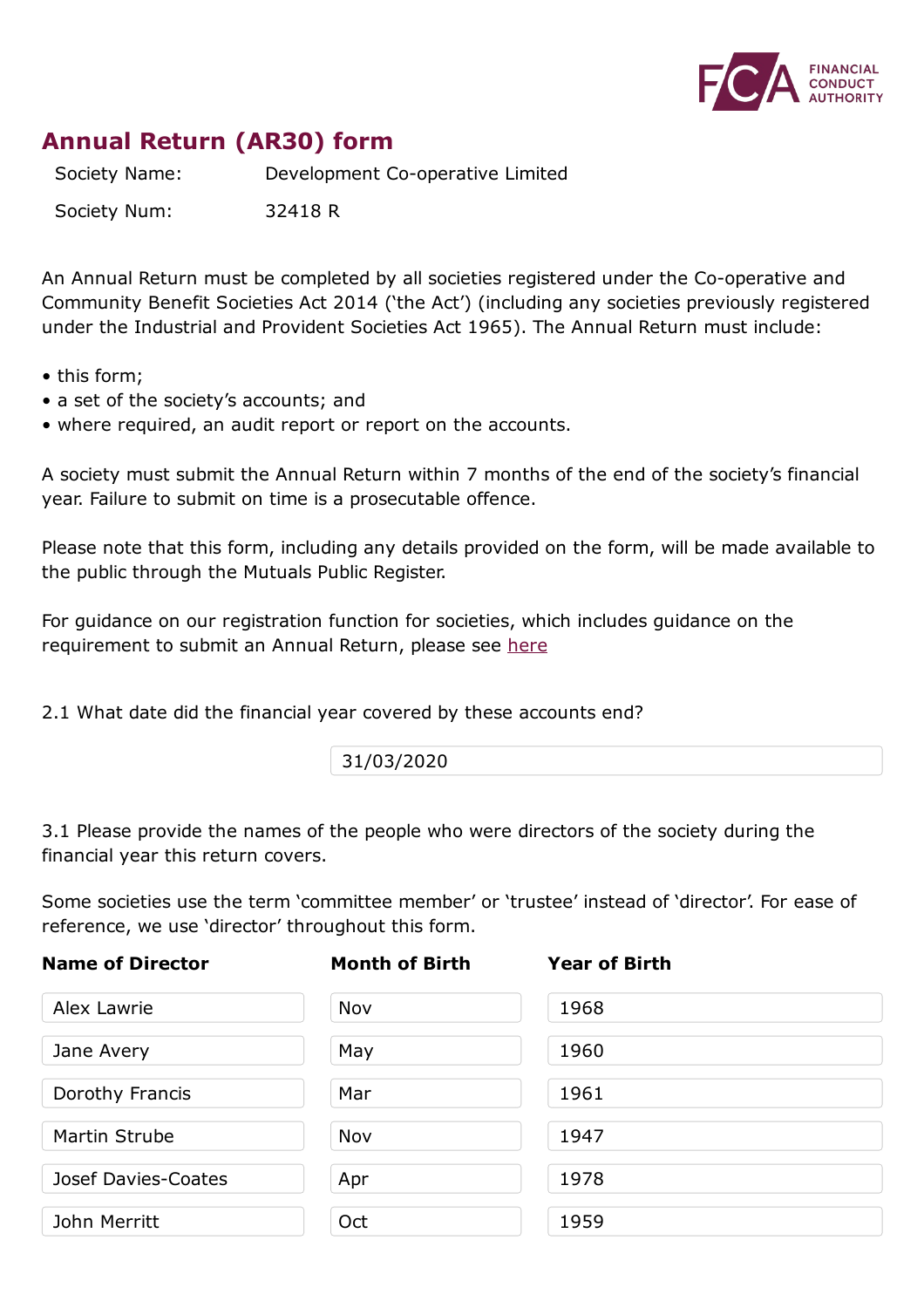$\boxtimes$  All directors are aged 16 or over

3.3 Societies are within the scope of the Company Director Disqualification Act 1986 (CDDA). Please confirm that no director is disqualified under that Act:

 $\boxtimes$  No director is disqualified

3.4 Please state any close links which any of the directors has with any society, company or authority.

'Close links' includes any directorships or senior positions held by directors of the society in other organisations.

| Dorothy Francis:<br>Co-op Development worker at CASE (Co-operative & Social Enterprise Development Agency) |
|------------------------------------------------------------------------------------------------------------|
|                                                                                                            |

3.5 Please provide the name of the person who was secretary at the end of the financial year this return covers.

Societies must have a secretary

| <b>Name of Secretary</b> | <b>Month of Birth</b> | <b>Year of Birth</b> |  |
|--------------------------|-----------------------|----------------------|--|
| Martin Strube            | Nov                   | 1947                 |  |
|                          |                       |                      |  |

## **4.1 Please confirm that:**

 $\boxtimes$  accounts are being submitted with this form

 $\mathbb{Z}$  the accounts comply with relevant statutory and accounting requirements

 $\boxtimes$  the accounts are signed by two members and the secretary (3 signatures in total)

4.2 Based on the accounts, please provide the information requested below for the financial year covered by this return.

| <b>Number of members</b> |  |
|--------------------------|--|
|                          |  |

**Turnover** 138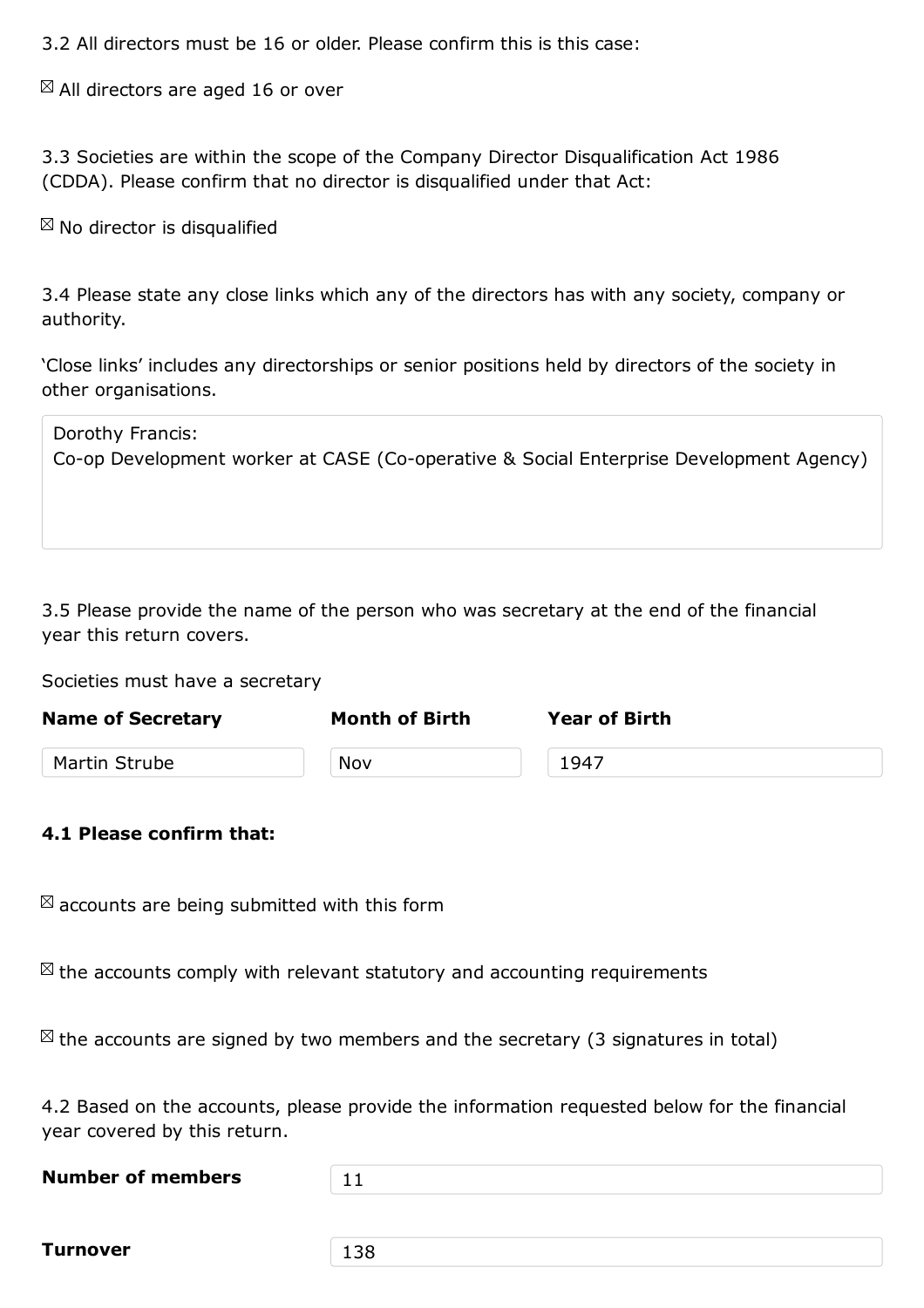| <b>Number of Employees</b>                        | 0              |
|---------------------------------------------------|----------------|
| <b>Share Capital</b>                              | 7116           |
| <b>Highest rate of interest</b><br>paid on shares | $\overline{0}$ |

4.3 What Standard Industrial Classification code best describes the society's main business?

Where more than one code applies, please select the code that you feel best describes the society's main business activity. You will find a full list of codes here

# **SIC Code Passenger rail transport, interurban (49100)** \*

Societies are required to appoint an auditor to audited unless they are small or have disapplied this requirement. For further guidance see chapter 7 of our guidance: https://www.fca.org.uk/publication/finalised-guidance/fg15-12.pdf

5.1 Please select the audit option the society has [complied](https://www.fca.org.uk/publication/finalised-guidance/fg15-12.pdf) with:

- $\circ$  Full Professional Audit
- $\circ$  Auditor's report on the accounts
- Lay Audit
- No audit

5.2 Please confirm the audit option used by the society is compliant with the society's own rules and the Act

 $\mathbb{Z}$  We have complied with the audit requirements

5.3 Please confirm any audit report (where required) is being submitted with this Annual Return

## Yes

Not applicable

5.4 Is this society accepted by HM Revenue and Customs (HMRC) as a charity for tax purposes?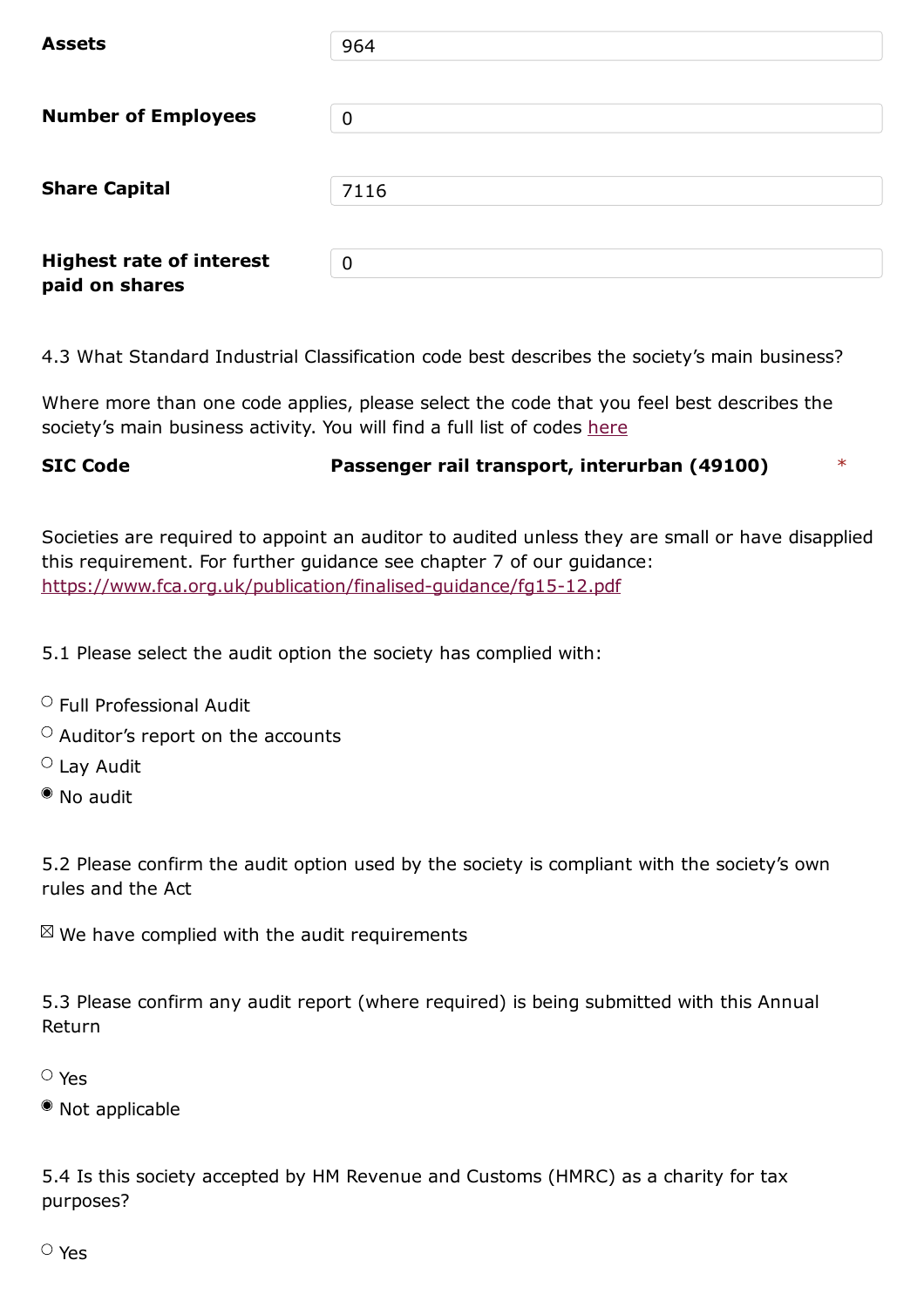5.5 If the society is registered with the Office of the Scottish Charity Regulator (OSCR) please provide your OSCR registration number.

- $\circ$  Registered
- Not applicable
- 5.6 Is the society a housing association?
- $\bullet$  No
- Yes
- 6.1 Is the society a subsidiary of another society?
- Yes
- $\bullet$  No

6.2 Does the society have one or more subsidiaries?

(As defined in sections 100 and 101 of the Act)

- Yes
- $\bullet$  No

All societies are registered meeting one of two conditions for registration. These are that the society is either:

- a bona fide co-operative society ('co-operative society'); or
- are conducting business for the benefit of the community ('community benefit society').

You must answer the questions set out in in the next section of this form, depending on which condition for registration you meet.

If you are not sure which condition for registration applies to the society please see chapters 4 and 5 of our guidance here.

- 7.1 Condition for Regi[stratio](https://www.fca.org.uk/publication/finalised-guidance/fg15-12.pdf)n
- Co-operative society
- $\circ$  Community Benefits society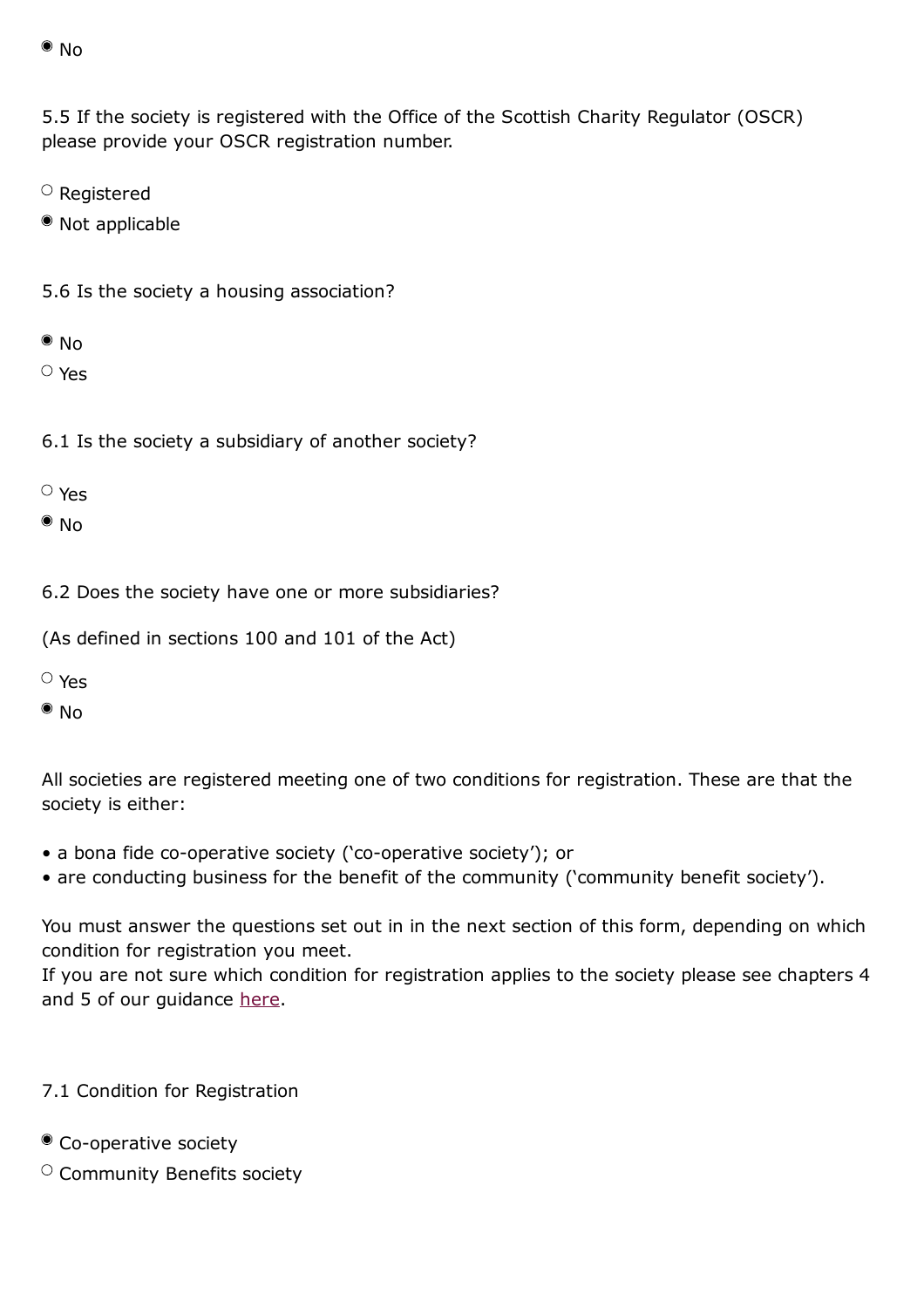## 7A.1 What is the business of the society?

For example, did you provide housing, manufacture goods, develop IT systems etc.

Development Co-operative is a consortium of Co-op Development Bodies and Co-op Development workers. It's business is consultancy and community organising

7A.2 Please describe the members' common economic, social and cultural needs and aspirations.

In answering this question, please make sure it is clear what needs and aspirations members had in common.

Our members are all engaged in co-operative development as a professional practice.

7A.3 How did the society's business meet those needs and aspirations?

You have described the society's business answer to question 7A.1, and in question 7A.2 you have described the common needs and aspirations of members. Please now describe how during the year that business met those common needs and aspirations.

Since we are still in the start-up phase, the business is being developed and members are kept up to date via our website and newsletters.

7A.4 How did members democratically control the society?

For example, did the members elect a board at an annual general meeting; did all members collectively run the society.

Directors stand down at every AGM and members vote for candidates standing for election to the Board. Members are entitled to stand for election themselves. At the AGM members receive presentations and reports on progress and are able to submit and vote on resolutions.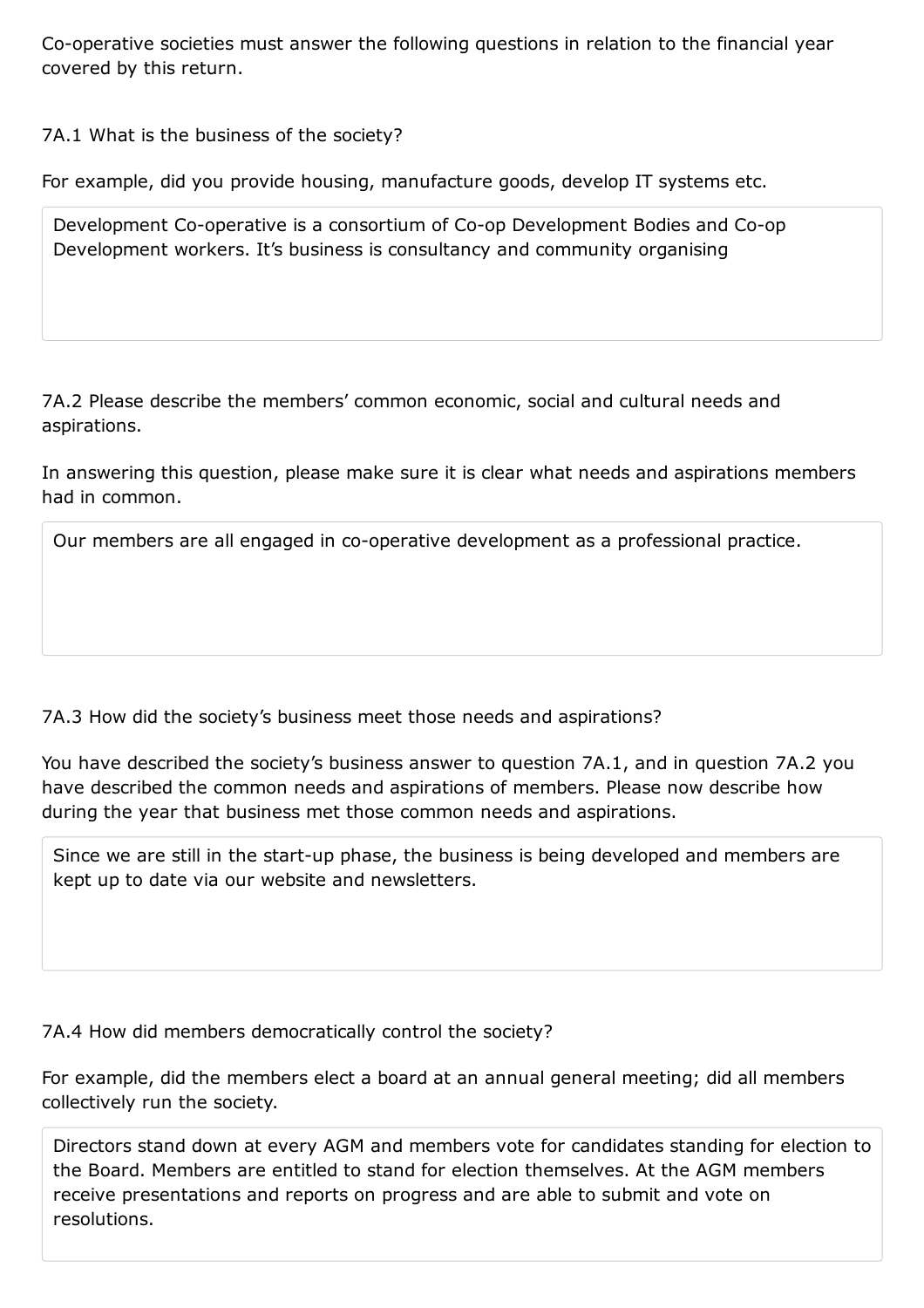For instance, did you pay a dividend to members (and if so, on what basis); did money get reinvested in the business; put into reserves; used for some other purpose?

No surplus generated.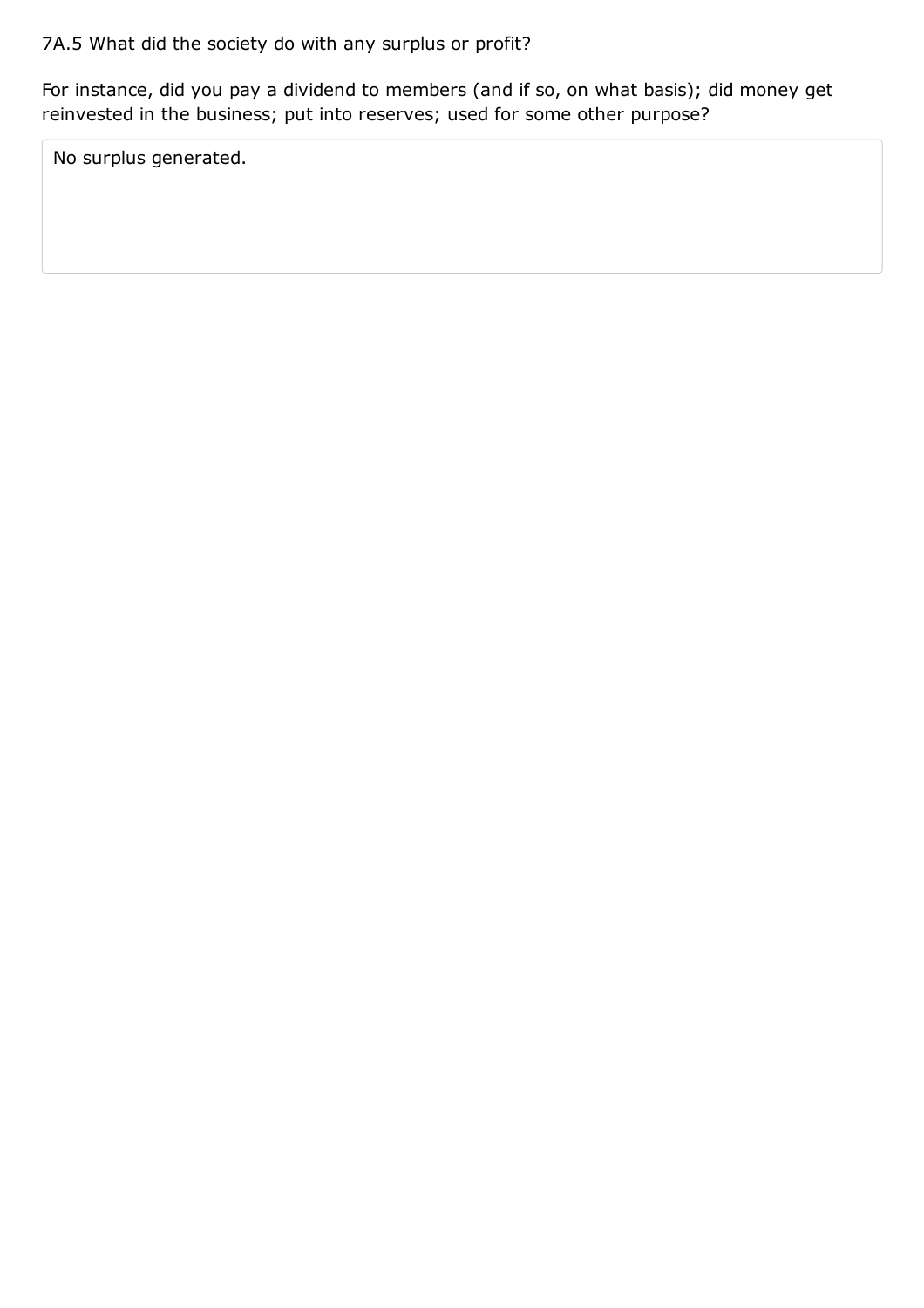**Society No.: 32418R**

# **DEVELOPMENT CO-OPERATIVE LIMITED**

# **FINANCIAL STATEMENTS**

## **FOR THE YEAR ENDED**

# **31st March 2020**

## **(Period: 1st April 2019 – 31st March 2020)**

**Secretary: M. Strube Registered Office: 10 East Reach, Taunton, TA1 3EW Principal Bankers: Unity Trust Bank**

**The financial statements for the year have been produced without audit.**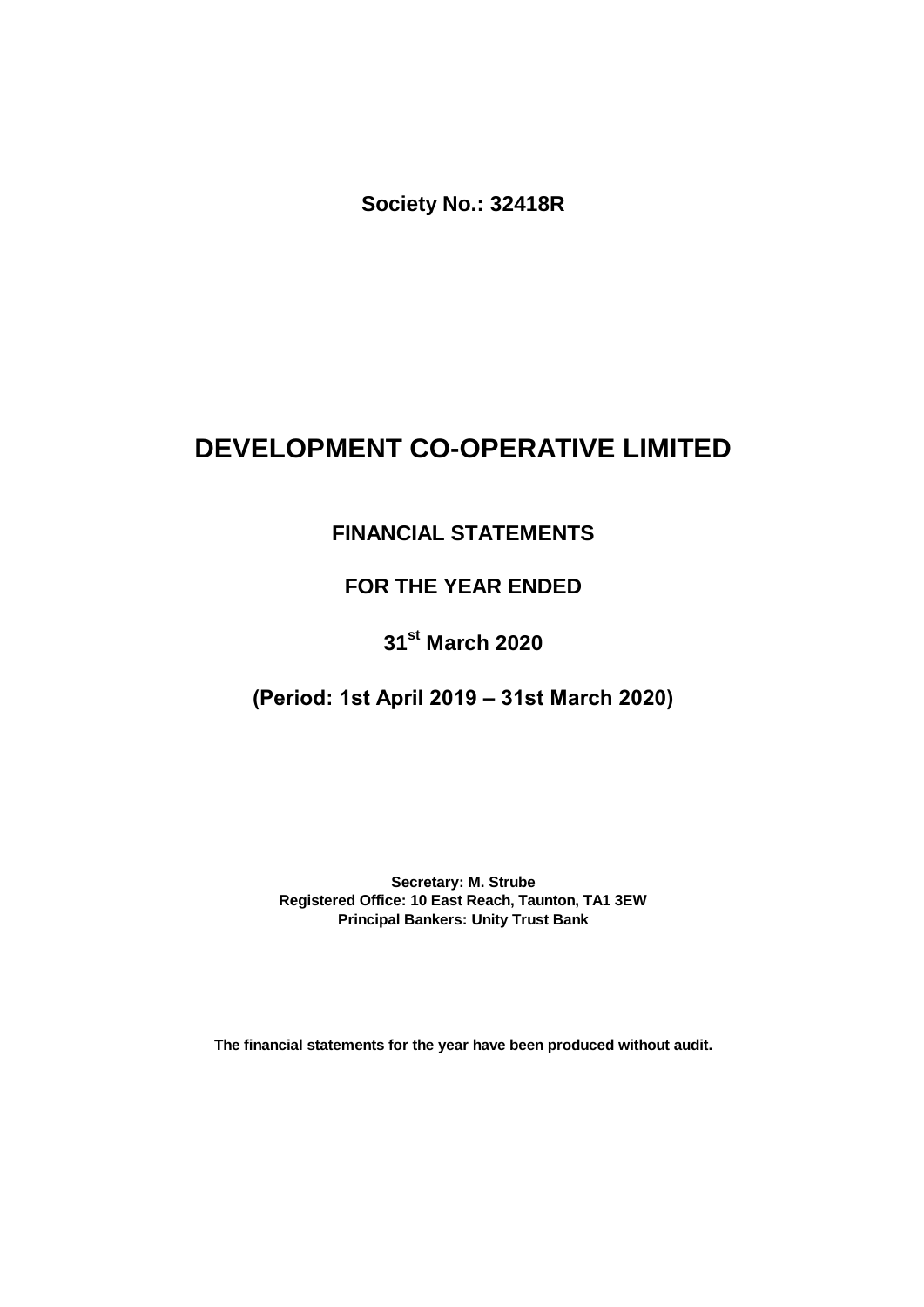## **DIRECTORS' REPORT FOR THE YEAR**

The directors present their report and the financial statements for the year.

#### **PRINCIPAL ACTIVITIES**

The co-operative's principal trading activity during the year was collaborative bidding for larger contracts relating to cooperative development and consultancy, alone or in partnership with others.

Development Co-operative is a consortium of Co-operative Development Bodies (CDBs) affiliated to Co‑operatives UK. The co-operative aims to fill the current gap in the market for a dedicated co-operative development body with the capacity to engage in large-scale contracts and projects at UK, English- national and regional levels. The co-operative plans to combine, co-ordinate and channel the capacities of its members, and the skills and expertise of their specialist advisers, to provide a coherent and seamless co-operative development service in regions and sectors where no service currently operates at scale.

#### **BUSINESS REVIEW**

During the period 2019-20, the new directors researched a range of opportunities including co-operative hub development and online services; and built relationships with a wider range of agencies, funders and partners.

#### **SHARE MOVEMENTS**

Shares held at the start of the year was £2,600. During the year, £1,430 of shares were applied for (and purchase agreed) by supplier members. At year end, a further £2,816 of shares were appled for (and purchase approved) by supplier members as part-payment of invoices outstanding.

#### **GOING CONCERN**

The directors note that the net worth of the business is negative £1,226. The amount outstanding to creditors and accruals (£2,325) exceeds the cash at bank and trade debtors (£1,100). However, £2,265 of the liabilities is owing to members who have agreed to extend such credit as may be necessary. Therefore, the directors believe the society to be solvent and able to continue to trade.

#### **PLANS FOR FUTURE PERIODS**

We have now developed a business plan that will support a share offer to social investors and will form the basis of applications to funding bodies. We are continuing to engage with the Co-op Councils' Innovation Network and Cooperatives UK, and we aim to complement the work of other co-op development consortia such as Platform Six.

## **DIVIDEND AND TRANSFER TO RESERVES**

The directors have recommended that no dividends are paid this financial year.

#### **FIXED ASSETS**

Full disclosure of all matters relating to fixed assets is set out in the notes to the financial statements.

## **DIRECTORS**

The directors at the balance sheet date and at the beginning of the year (or on appointment if later), were as follows:

Alex Lawrie Jane Avery Dorothy Francis (retired 18th March 2020) Martin Strube Josef Davies-Coates John Merritt (appointed 8th January 2020)

## **STATEMENT OF DIRECTORS' RESPONSIBILITIES**

The law governing Co-operative and Community Benefit Societies requires the directors to prepare financial statements for each financial year which give a true and fair record of the affairs of the society and of the profit or loss of the society for that period. In preparing those financial statements the directors are required to:-

- Select suitable accounting policies and then apply them consistently
- Make judgements and estimates that are reasonable and prudent
- State whether applicable accounting standards have been followed, subject to any material departures disclosed and explained in the financial statements

The directors are responsible for keeping proper accounting records which disclose with reasonable accuracy at any time the financial position of the society and to enable them to ensure that the financial statements comply with the Cooperative and Community Benefit Societies Act 2014. They are also responsible for safeguarding the assets of the society and hence for taking reasonable steps for the prevention and detection of fraud and other irregularities.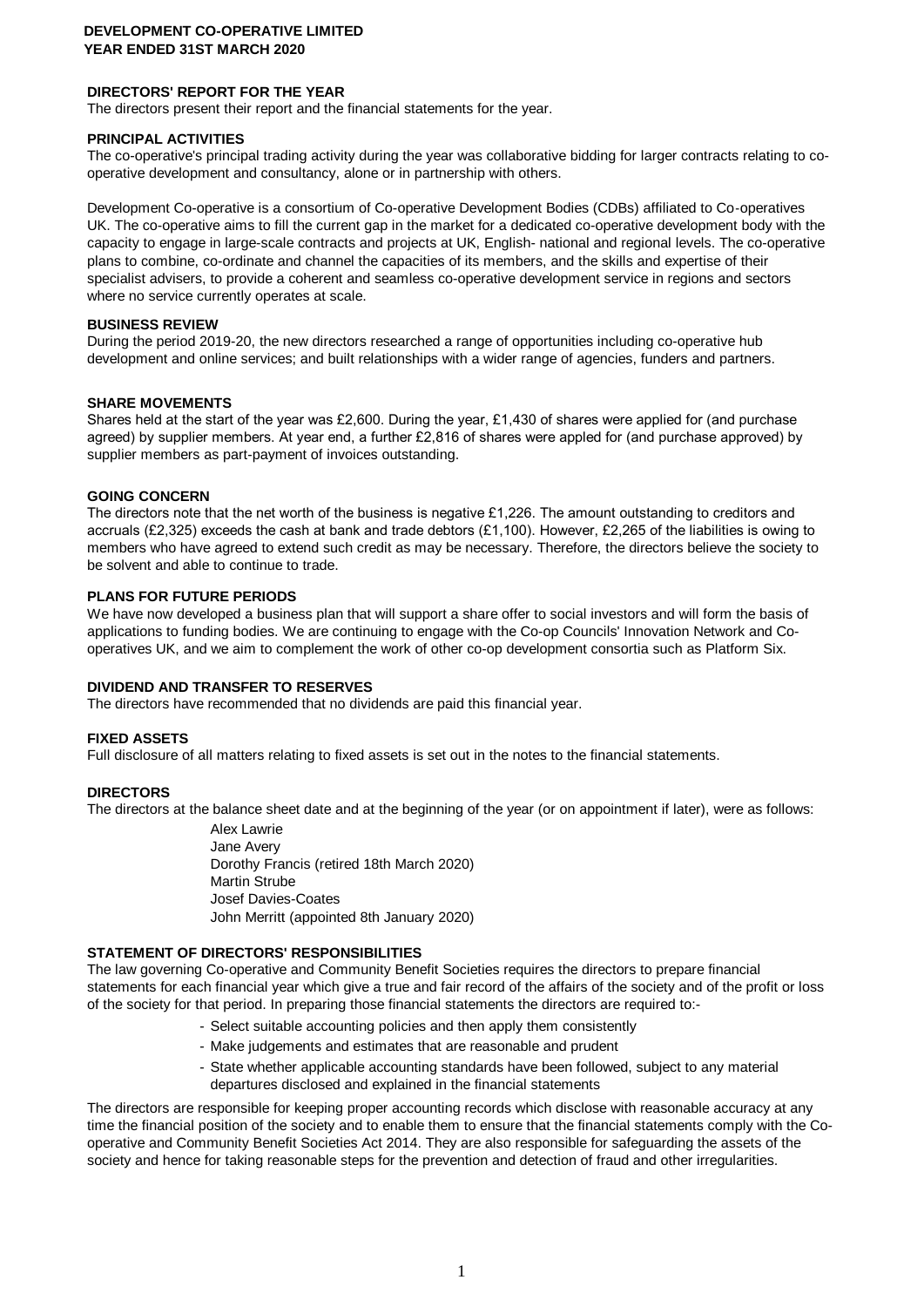## **AUDIT REPORT**

In accordance with section 84(1) of the Co-operative and Community Benefit Societies Act 2014, the society voted at the AGM to disapply the audit requirement.

## Approved by the Board on 5th March 2021 and signed on its behalf by:

Signed / **Name** Position

**Martin Strube**<br>
Name **Busify**<br> **Position**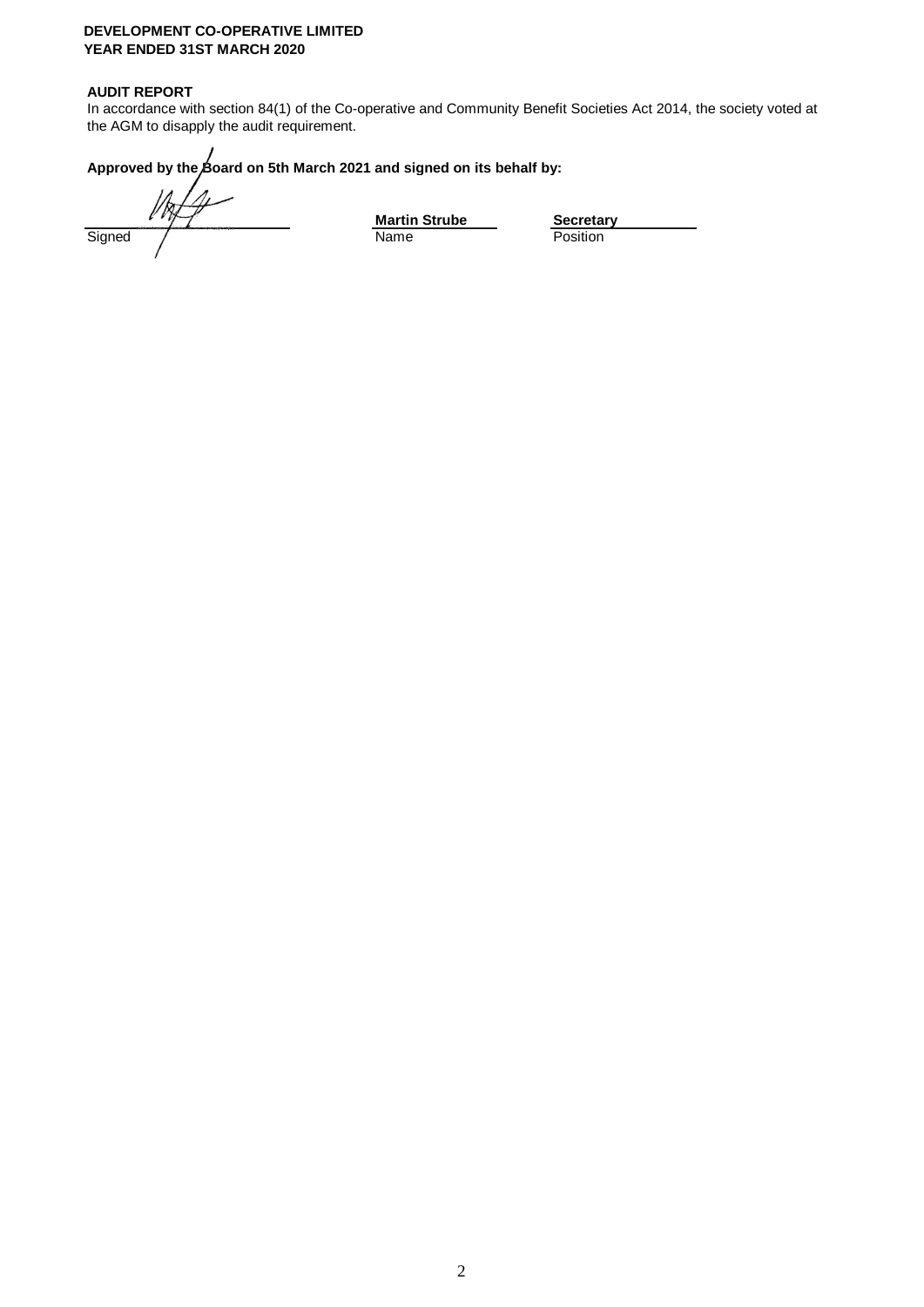## **PROFIT AND LOSS ACCOUNT FOR THE YEAR**

|                                                                                       | <b>Notes</b> | 2020     | 2019  |
|---------------------------------------------------------------------------------------|--------------|----------|-------|
| <b>SALES</b>                                                                          | 1            | 138      | 775   |
| <b>COST OF SALES</b>                                                                  |              |          |       |
| <b>GROSS PROFIT</b>                                                                   |              | 138      | 775   |
| <b>ADMINISTRATIVE EXPENSES</b>                                                        | 4            | (8,698)  | (950) |
| <b>DEPRECIATION</b>                                                                   | 6            |          |       |
| <b>OPERATING PROFIT</b>                                                               |              | (8, 561) | (175) |
| <b>OTHER INCOME</b><br>Donations<br><b>Bank interest</b><br><b>TOTAL OTHER INCOME</b> | 7            |          |       |
| <b>MEMBER DIVIDEND</b>                                                                | 5            |          |       |
| NET PROFIT ON ORDINARY ACTIVITIES BEFORE TAXATION                                     |              | (8, 561) | (175) |
| TAX ON PROFIT ON ORDINARY ACTIVITIES                                                  | 8            |          |       |
| <b>RETAINED PROFIT</b>                                                                |              | (8, 561) | (175) |

None of the society's activities were acquired or discontinued during the above two financial years.

The society has no recognised gains or losses other than those dealt with in the profit and loss account.

The "Notes to the financial statements" form part of these financial statements.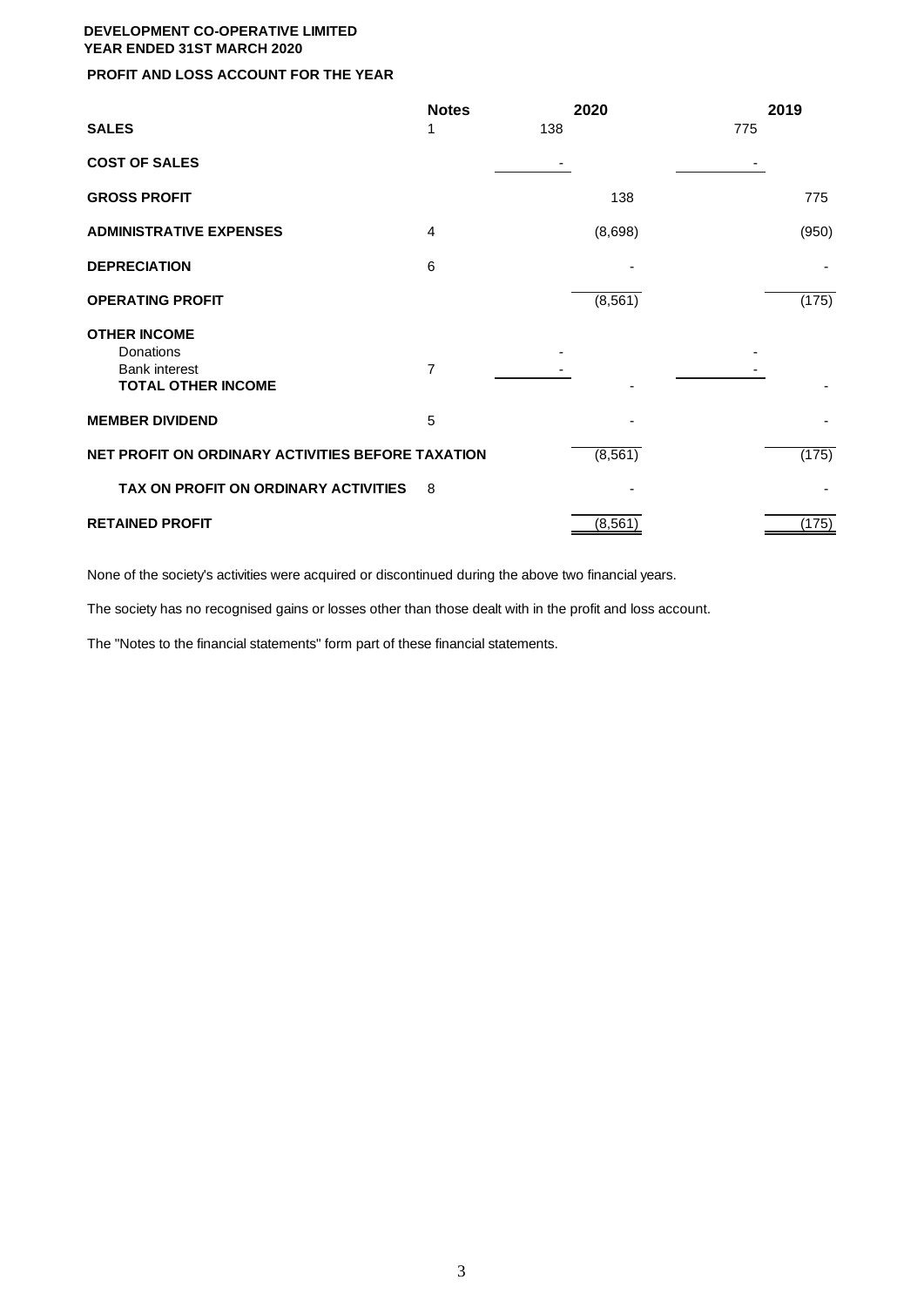#### **BALANCE SHEET AT YEAR END**

|                                                         | <b>Notes</b> | 2020     |       | 2019  |
|---------------------------------------------------------|--------------|----------|-------|-------|
| <b>Fixed Assets</b>                                     |              |          |       |       |
| <b>Fixed Assets</b>                                     | 9            |          |       |       |
| Investments                                             | 10           |          |       |       |
| <b>Current Assets</b>                                   |              |          |       |       |
| Cash                                                    | 11           | 964      | 2,741 |       |
| Debtors, Prepayments & Work In Progress                 | 12           | 136      | 78    |       |
|                                                         |              | 1,100    | 2,819 |       |
| less                                                    |              |          |       |       |
| <b>Current Liabilities</b>                              |              |          |       |       |
| Creditors: Amounts falling within one year              | 13           | 2,325    |       |       |
|                                                         |              |          |       |       |
| <b>Net Current Assets</b>                               |              | (1,226)  |       | 2,819 |
| <b>Total Assets Less Current Liabilities</b>            |              | (1,226)  |       | 2,819 |
| Creditors: Amounts falling due after more than one year | 14           |          |       |       |
| <b>Net Worth</b>                                        |              | (1,226)  |       | 2,819 |
|                                                         |              |          |       |       |
|                                                         |              |          |       |       |
| <b>Financed By:</b>                                     |              |          |       |       |
| Reserves b/f                                            |              | 219      |       | 394   |
| Profit for Year                                         | 15           | (8, 561) |       | (175) |
| <b>Shares</b>                                           | 16           | 7,116    |       | 2,600 |
|                                                         | 17           | (1, 226) |       | 2,819 |

These financial statements have been prepared in accordance with the special provisions relating to companies subject to the small companies regime within the Co-operative and Community Benefit Societies Act 2014.

The "Notes to the financial statements" form part of these financial statements.

The directors have taken advantage of the exemption conferred not to have these financial statements audited.

The director acknowledge their responsibilities for ensuring that:-

i) The society keeps accounting records which comply with the Co-operative and Community Benefit Societies Act 2014

ii) The financial statements give a true and fair view of the state of affairs of the society as at year end and of its profit for the year then ended, and which otherwise comply with the requirements of the Co-operative and Community Benefit Societies Act 2014 relating to financial statements, so far as is applicable to the society.

#### **Approved by the Board on 5th March 2021 and signed on its behalf by:**

|        | auri                             | <b>Alex Lawrie</b>                 | <b>Directo</b>             |
|--------|----------------------------------|------------------------------------|----------------------------|
| Signed |                                  | Name                               | Position                   |
| Signed | <b>Programmers</b><br>The season | <b>Martin Strube</b><br>Name       | <b>Directo</b><br>Position |
| Signed |                                  | <b>Josef Davies-Coates</b><br>Name | <b>Directo</b><br>Position |

**Alex Lawrie Director**<br> **Name Position Martin Strube Director**<br> **Name Position** 

**Josef Davies-Coates Director**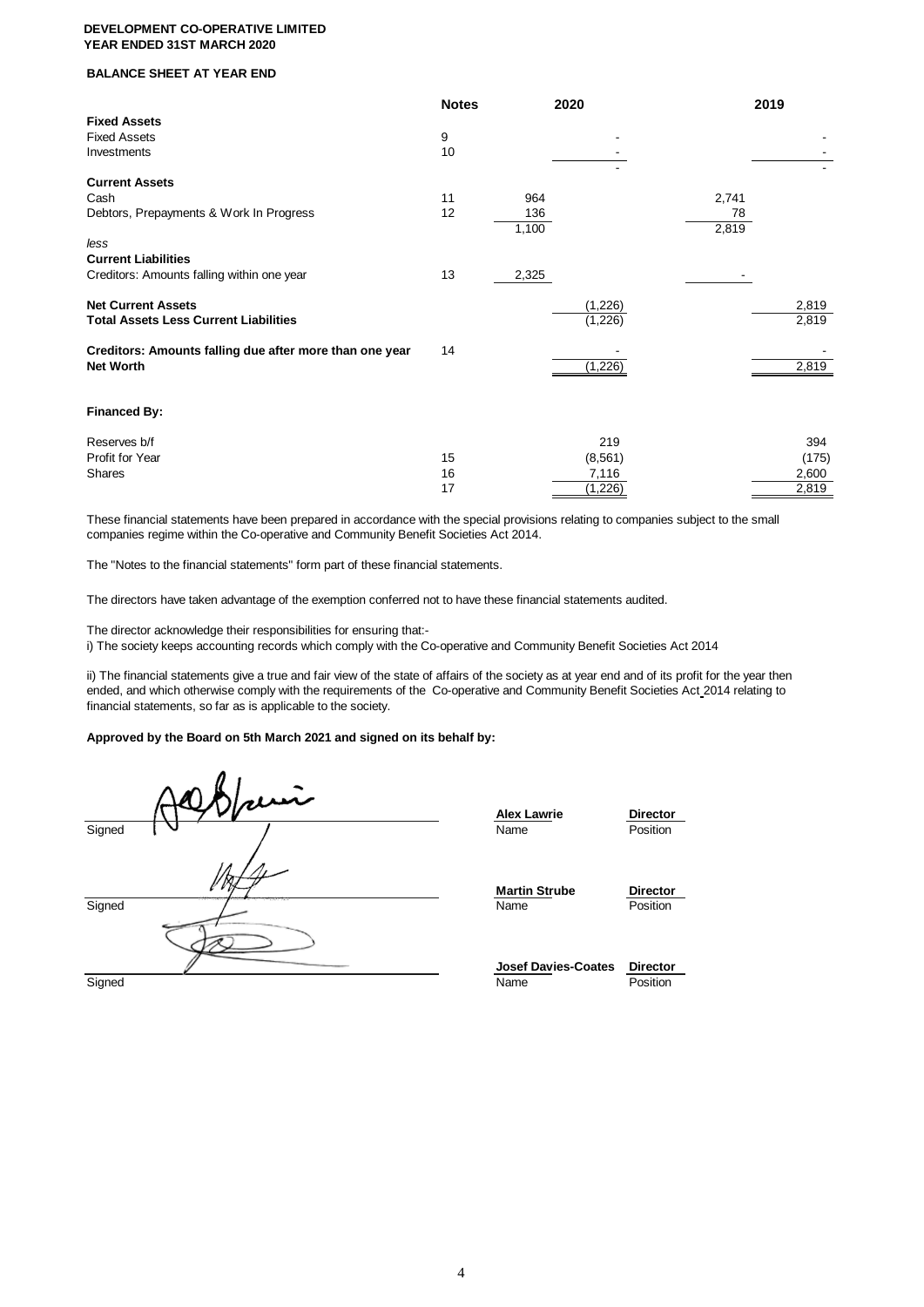## **NOTES TO THE FINANCIAL STATEMENTS FOR THE YEAR**

### **Notes**

### **1. GENERAL INFORMATION**

Development Co-operative Limited is a Co-operative Society limited by shares under the Co-operative and Community Benefit Societies Act 2014.

The address of its registered office is: 10 East Reach Taunton TA1 3EW United Kingdom

## **2. ACCOUNTING POLICIES**

## **2.1 BASIS OF ACCOUNTING**

The accounts have been prepared under the historical cost convention and in accordance with FRS 102, The Financial Reporting Standard applicable in the UK and Republic of Ireland (as applied to small entities by section 1A of the standard).

## **2.2 TURNOVER**

Turnover represents the total invoice value of services rendered during the year.

For member subscriptions, there has been a change in accounting policy in this financial year. The member subscription income for 2016 (£800) included the value of invoices which had been raised during the year but remained unpaid at the year end. In 2017, the policy was been amended so that the income for member subscriptions for 2017 (£225) only includes that income which had actually been paid at the year end.

## **2.3 DEPRECIATION**

Depreciation is provided using the following rates and bases to reduce by annual instalments the cost, less estimated residual value, of the tangible assets over their estimated useful lives:-

Office equipment 60% Reducing balance Furniture & Fittings **20% Reducing balance** 

## **2.4 DEFERRED TAXATION**

Deferred taxation is provided where there is a reasonable probability of the amount becoming payable in the foreseeable future.

## **2.5 GOODWILL**

Purchased goodwill is written off immediately against reserves. Goodwill which is generated by the activities of the society is not recognised as an asset on the balance sheet and the associated costs are written off to the profit and loss account when they are incurred.

## **2.6 WORK IN PROGRESS**

Work in progress is valued on the basis of direct costs plus attributable overheads based on normal level of activity. Provision is made for any foreseeable losses where appropriate. No element of profit is included in the valuation of work in progress.

## **2.7 CASH FLOW STATEMENT**

The directors have taken advantage of the exemption in Financial Reporting Standard No 1 from including a cash flow statement in the financial statements on the grounds that the society is small.

## **2.8 ACCOUNTING PERIOD**

The accounting period covers the period from 1st April 2018 to 31st March 2019.

# **2020 2019 3. EMPLOYEES** Average number of persons employed by the society. **4. DIRECTORS' REMUNERATION** Wages and salaries, including Social Security costs - -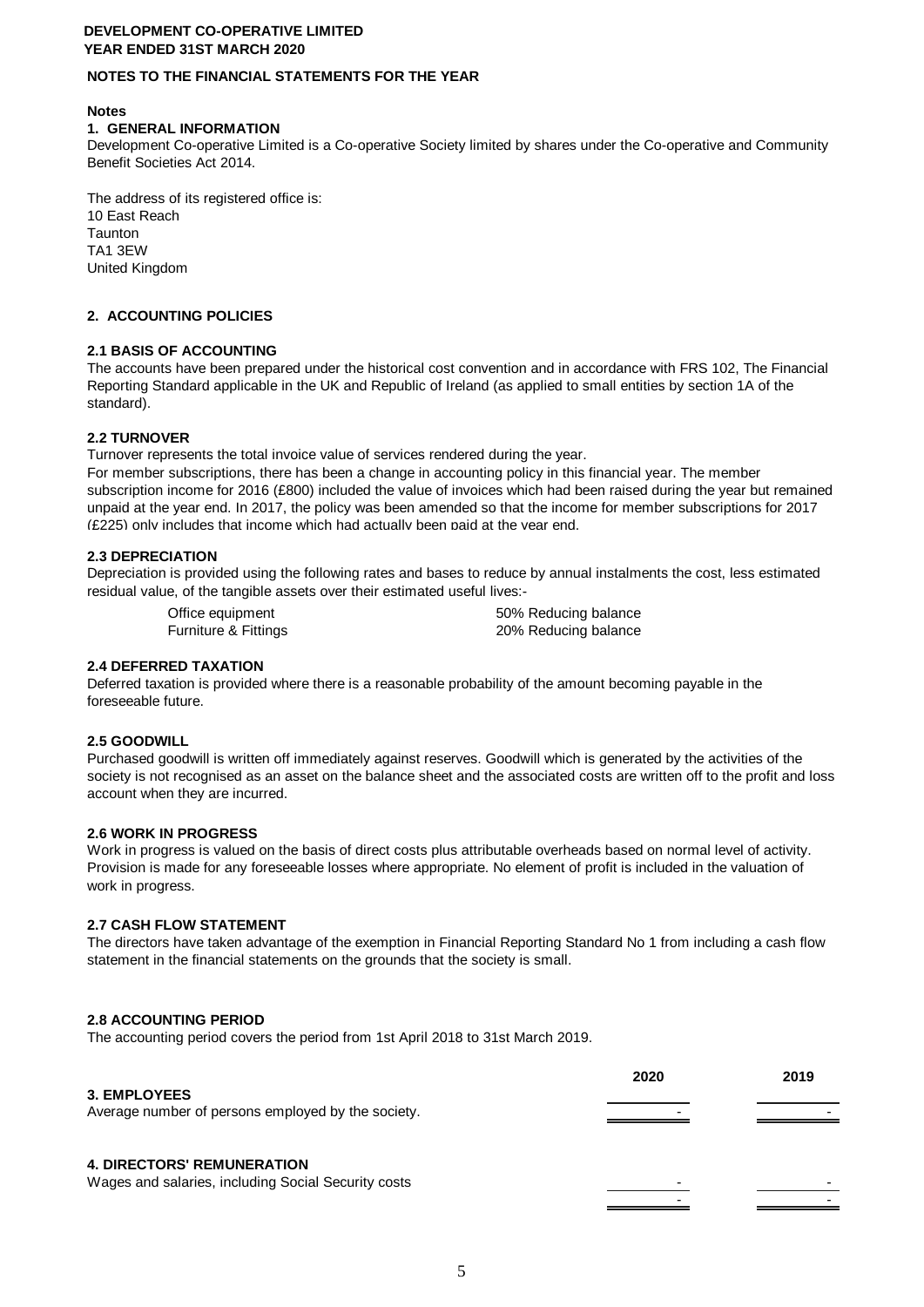|                                                                        | 2020  | 2019  |
|------------------------------------------------------------------------|-------|-------|
| <b>5. MEMBER DIVIDENDS</b>                                             |       |       |
| Interim dividend paid                                                  |       |       |
| Final dividend paid                                                    |       |       |
|                                                                        |       |       |
| <b>6. OPERATING PROFIT</b>                                             |       |       |
| The operating profit is stated after charging:                         |       |       |
| Depreciation                                                           |       |       |
|                                                                        |       |       |
| 7. INTEREST RECEIVED                                                   |       |       |
| Interest receivable                                                    |       |       |
|                                                                        |       |       |
| 8. CORPORATION TAX ANNUAL RETURN                                       |       |       |
| Corporation tax chargeable<br>Adjustment for previous years            |       |       |
|                                                                        |       |       |
|                                                                        |       |       |
| <b>9. TANGIBLE ASSETS</b>                                              |       |       |
| Cost at beginning of year                                              |       |       |
| Additions during year                                                  |       |       |
| At year end                                                            |       |       |
|                                                                        |       |       |
| Depreciation at beginning of year<br>Depreciation charge during period |       |       |
| Depreciation at year end                                               |       |       |
|                                                                        |       |       |
| Net book value at year end                                             |       |       |
|                                                                        |       |       |
| Net book value at beginning of year                                    |       |       |
|                                                                        |       |       |
| 10. SHARES HELD IN OTHER CO-OPERATIVES                                 |       |       |
|                                                                        |       |       |
|                                                                        |       |       |
| <b>11. CASH</b>                                                        |       |       |
| Current bank account                                                   | 964   | 2,741 |
| Deposits and Cash                                                      |       |       |
|                                                                        | 964   | 2,741 |
|                                                                        |       |       |
| 12. DEBTORS, PREPAYMENTS & WORK IN PROGRESS<br>Trade debtors           | 75    |       |
| Other debtors                                                          |       |       |
| Work in progress                                                       |       |       |
| Prepayments                                                            |       |       |
| <b>VAT</b>                                                             | 61    | 78    |
|                                                                        | 136   | 78    |
|                                                                        |       |       |
| 13. CREDITORS; AMOUNTS FALLING DUE WITHIN ONE YEAR<br>Trade creditors  | 1,485 |       |
| <b>Other Creditor</b>                                                  |       |       |
| <b>Corporation Tax</b>                                                 |       |       |
| <b>PAYE</b>                                                            |       |       |
| Wages                                                                  |       |       |
| Loans                                                                  |       |       |
| Payments received in advance                                           |       |       |
| Accruals<br>Bank account overdraft                                     | 840   |       |
|                                                                        | 2,325 |       |
|                                                                        |       |       |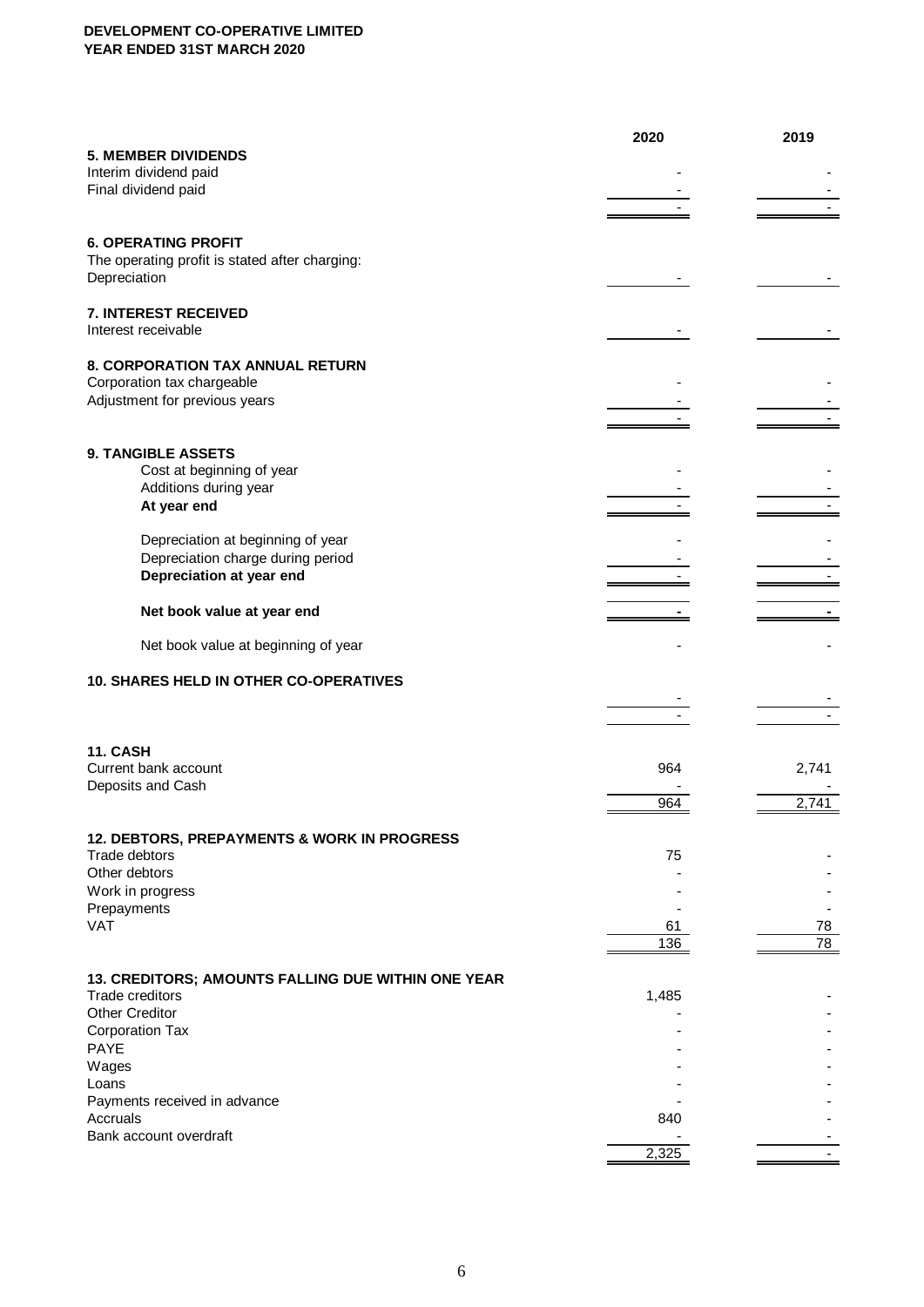|                                                                             | 2020     | 2019     |
|-----------------------------------------------------------------------------|----------|----------|
| <b>14. CREDITORS; AMOUNTS FALLING DUE AFTER MORE THAN ONE YEAR</b><br>Loans |          |          |
|                                                                             |          |          |
| <b>15. PROFIT &amp; LOSS ACCOUNT</b>                                        |          |          |
| Retained profits at beginning of year                                       | 219      | 394      |
| Profits during the year                                                     | (8, 561) | (175)    |
| Retained profits at year end                                                | (8, 342) | 219      |
| <b>16. SHARE CAPITAL</b>                                                    |          |          |
| Allotted, called up and fully paid                                          |          |          |
| Ordinary shares of £1 each                                                  | 7,116    | 2,600    |
|                                                                             | 7,116    | 2,600    |
| <b>17. RECONCILIATION OR MOVEMENTS IN MEMBERS FUNDS</b>                     |          |          |
| Profit for the financial year                                               | (8, 561) | (175)    |
|                                                                             | (8, 561) | (175)    |
| New shares subscribed                                                       | 4,516    | (1,700)  |
| New addition to members' funds                                              | (4,045)  | (1, 875) |
| Members' funds at beginning of year                                         | 2,819    | 4,694    |
| Members' funds at year end                                                  | (1,226)  | 2,819    |
|                                                                             |          |          |
| Represented by:-                                                            |          |          |
| Equity interests:-                                                          |          |          |
| Share capital                                                               | 7,116    | 2,600    |
| Retained profit at year end                                                 | (8, 342) | 219      |
|                                                                             | (1, 226) | 2,819    |
|                                                                             |          |          |

#### **18. TRANSITION TO FRS 102**

FRS 102 (Section 1A) was adopted for the year commencing 1 April 2016. There have been no adjustments as a consequence of the adoption of FRS 102 1A.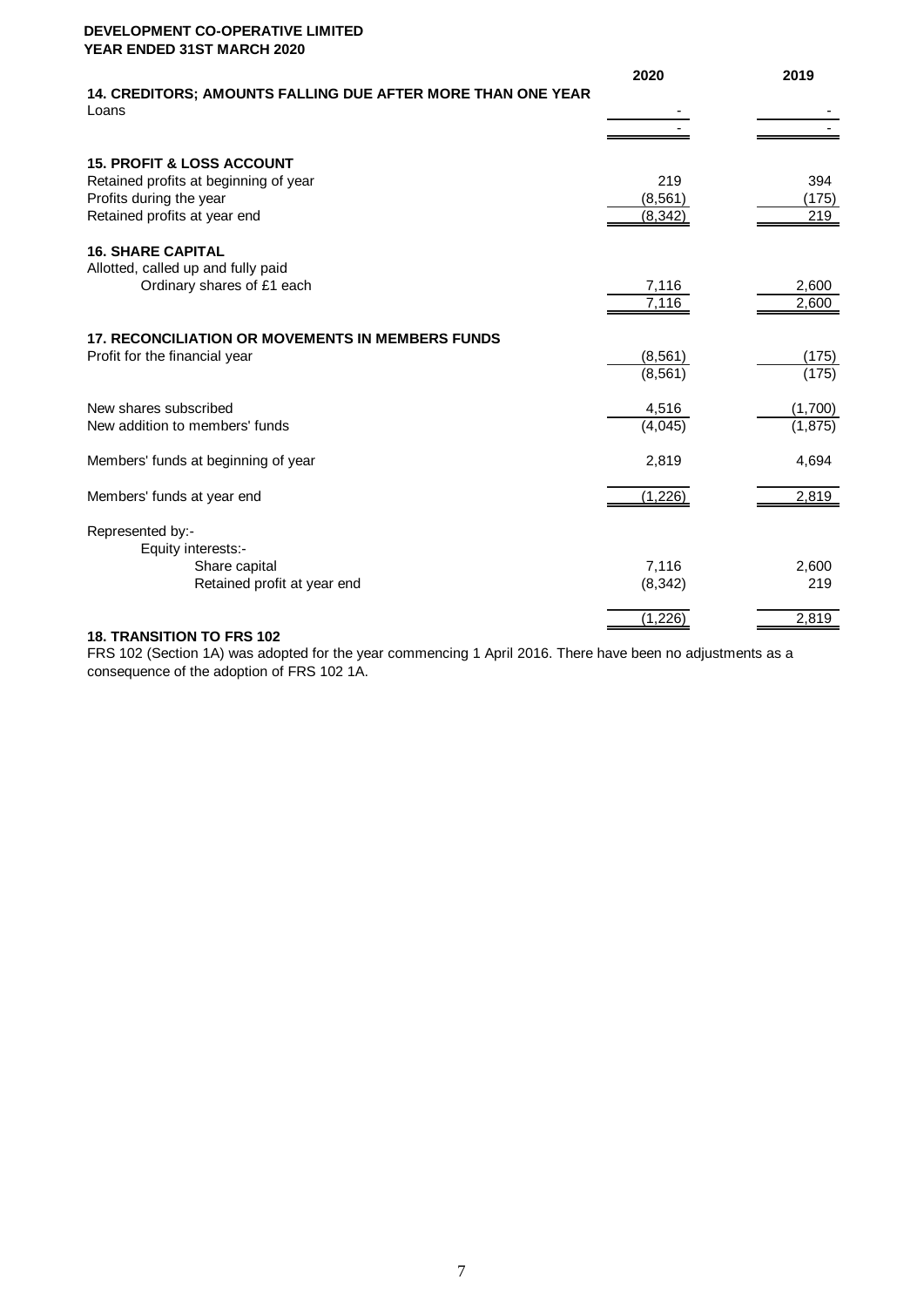## **Management Information**

|                                                                                              | 2020 |          | 2019  |
|----------------------------------------------------------------------------------------------|------|----------|-------|
| <b>SALES</b>                                                                                 | 138  | 775      |       |
| <b>COST OF SALES</b>                                                                         | ٠    | ٠        |       |
| <b>GROSS PROFIT</b>                                                                          |      | 138      | 775   |
| <b>ADMINISTRATIVE EXPENSES</b>                                                               |      | (8,698)  | (950) |
| <b>DEPRECIATION</b>                                                                          |      |          |       |
| <b>OPERATING PROFIT</b>                                                                      |      | (8, 561) | (175) |
| <b>INTEREST RECEIVABLE</b><br>Donations<br><b>Bank interest</b><br><b>TOTAL OTHER INCOME</b> |      |          |       |
| NET PROFIT ON ORDINARY ACTIVITIES BEFORE TAXATION                                            |      | (8, 561) | (175) |